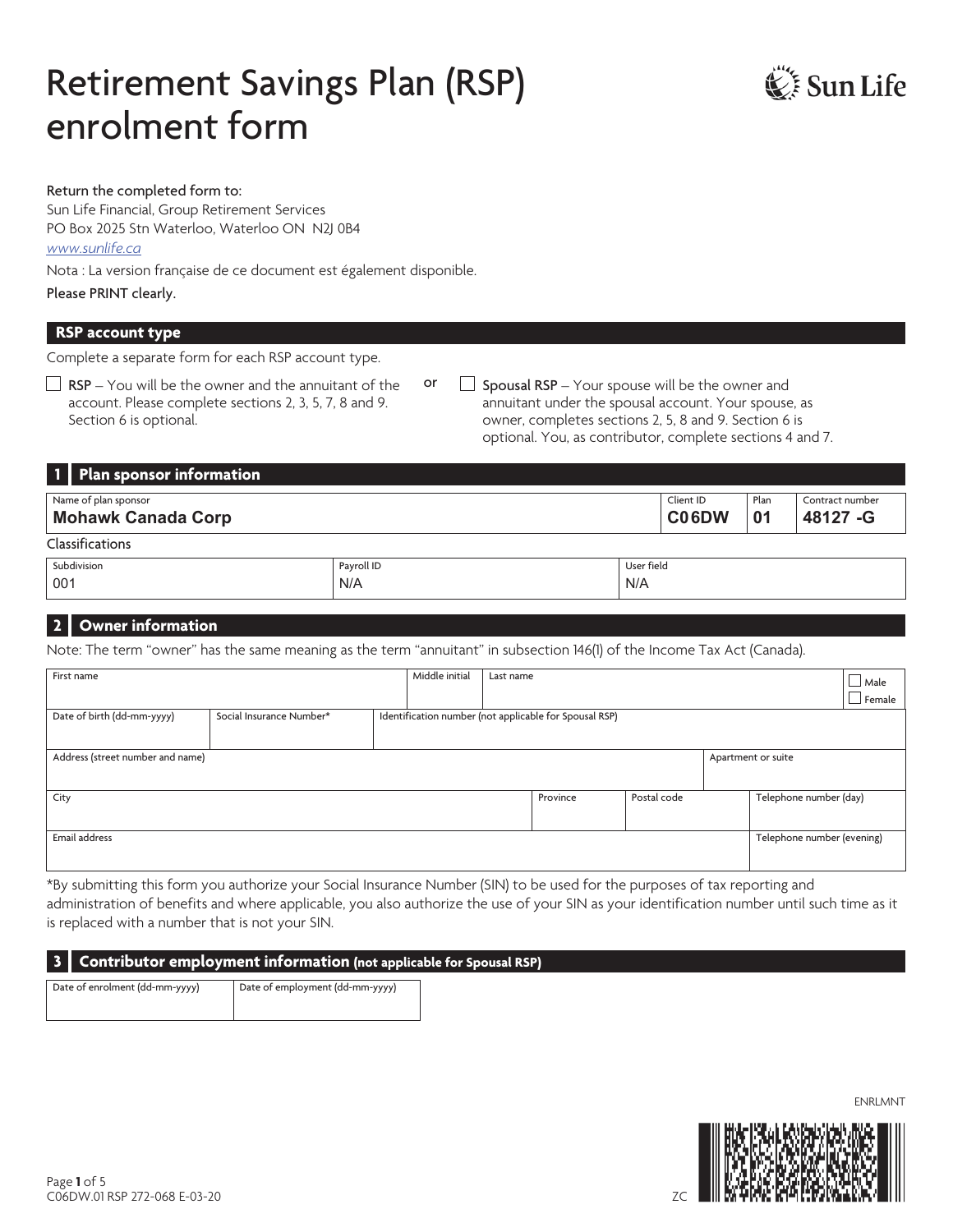## **4 Contributor information (for Spousal RSP only)**

To be completed by the contributor.

| First name                                                 |  |                       | Middle initial | Last name |
|------------------------------------------------------------|--|-----------------------|----------------|-----------|
|                                                            |  |                       |                |           |
| Date of employment (dd-mm-yyyy)<br>Social Insurance Number |  | Identification number |                |           |
|                                                            |  |                       |                |           |

#### **5 Beneficiary designation**

Complete this section to designate a beneficiary for your account. In the absence of a beneficiary designation, and if not payable to your spouse as prescribed by law, death benefits will be paid to your estate.

Caution in all provinces except Quebec: Your designation of a beneficiary will not be changed or revoked automatically by any future marriage or divorce. Should you wish to change or revoke your beneficiary in the event of a future marriage or divorce, you have to make a new designation. In Quebec, a divorce granted after December 1st, 1982 cancels the beneficiary designation of the married spouse. In Quebec if you name more than one beneficiary and give them unequal shares of the benefit and one of them dies, the deceased beneficiary's share will default to contingent beneficiary or estate rather than being divided amongst the other beneficiaries.

Note: To appoint a trustee for a beneficiary who is a minor, please complete the 'Appointment of trustee for a minor beneficiary' form. In Quebec, any amount payable to a minor beneficiary during his/her minority will be paid to the parent(s) or legal guardian on his/her behalf.

If you have a spouse when you die, the law may stipulate that all or part of the death benefit be paid to your qualifying spouse, unless your spouse waives the death benefit. A beneficiary designation other than your spouse would only apply to those death benefits which are not, according to the law, payable to your surviving spouse. If you wish your spouse to receive all benefits, please ensure you designate your spouse as beneficiary in the space below.

I revoke any previous beneficiary designations and name as beneficiary for benefits due on my death:

| Beneficiary's first name | Middle initial | Last name                  |                             |
|--------------------------|----------------|----------------------------|-----------------------------|
| Relationship to you*     | Revocable**    | Date of birth (dd-mm-yyyy) | Percentage of benefits<br>% |
| Beneficiary's first name | Middle initial | Last name                  |                             |
| Relationship to you*     | Revocable**    | Date of birth (dd-mm-yyyy) | Percentage of benefits<br>% |
| Beneficiary's first name | Middle initial | Last name                  |                             |
| Relationship to you*     | Revocable**    | Date of birth (dd-mm-yyyy) | Percentage of benefits<br>% |

\*Following are the values to be used for relationship

| Husband (married) | Wife (married) | Civil union   |             | I Common-law          |
|-------------------|----------------|---------------|-------------|-----------------------|
| Fiancé(e)         | Friend         | Former spouse | Father      | l Mother              |
| Brother           | Sister         | Son           | Daughter    | <i><b>INephew</b></i> |
| Niece             | Aunt           | Uncle         | Cousin      | l Grandchild          |
| Grandparent       | Step family    | Familv-in-law | Institution | ı Other               |

\*\*Where Quebec law applies, a married or civil union spouse beneficiary is irrevocable unless you indicate otherwise. To avoid this restriction and make your legal spouse designation revocable, you must check the revocable box above.

If your beneficiary is irrevocable, you may not change your beneficiary designation and may not be able to withdraw/transfer your assets out of the plan unless you provide Sun Life Financial with the irrevocable beneficiary's written consent.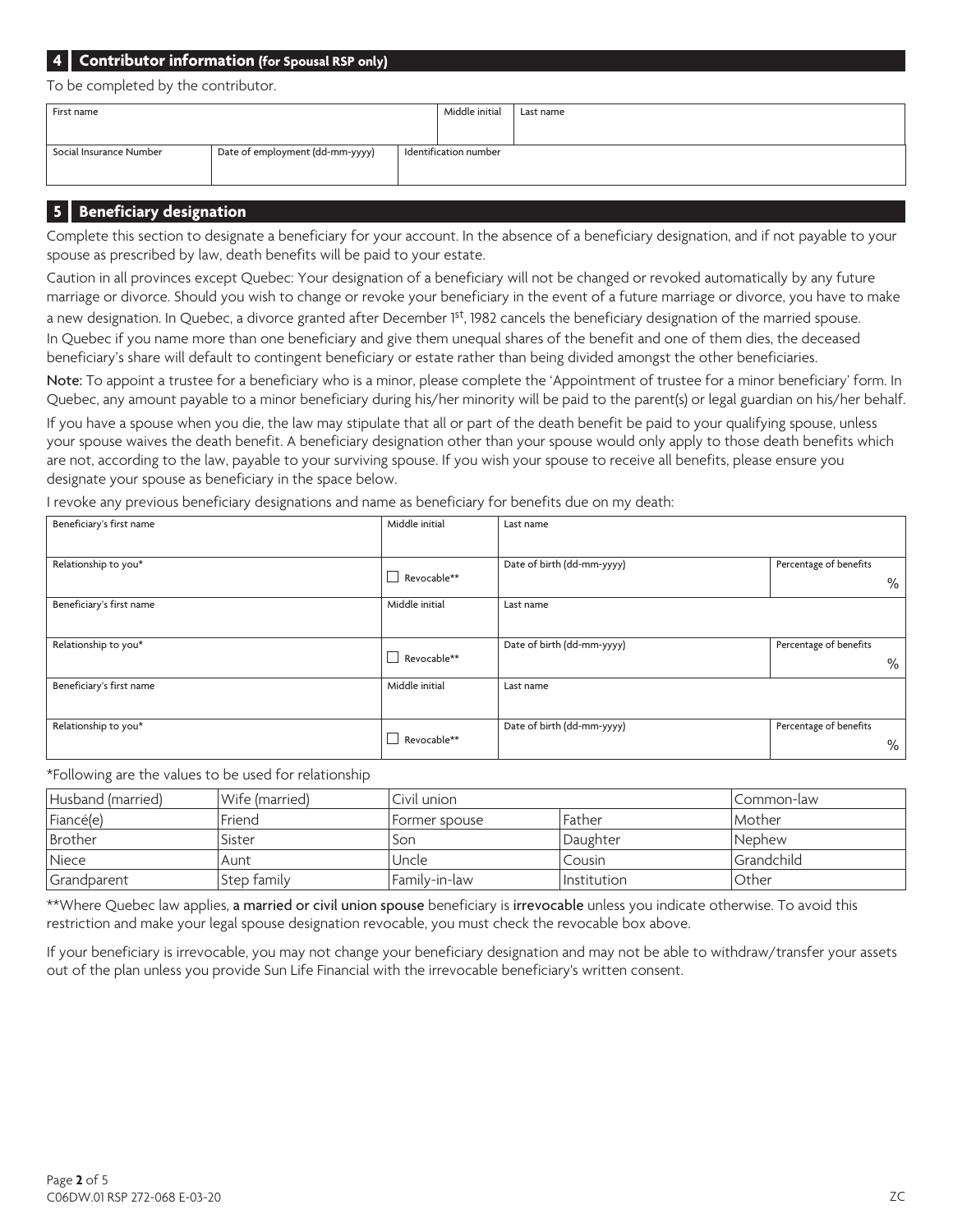#### **6 Contingent beneficiary appointment**

Complete this section to appoint a contingent (secondary) beneficiary for your account.

If there is no surviving beneficiary at the time of my death, I declare that the following contingent beneficiary shall receive all benefits due on my death in accordance with any applicable legislation. If there is no surviving contingent beneficiary at the time of my death, the proceeds shall be paid to my estate.

I revoke all previous contingent beneficiary appointments.

| Beneficiary's first name                     | Middle initial | Last name                  |                        |
|----------------------------------------------|----------------|----------------------------|------------------------|
|                                              |                |                            |                        |
| Relationship to you* (refer to above values) |                | Date of birth (dd-mm-yyyy) | Percentage of benefits |
|                                              |                |                            | $\%$                   |
| Beneficiary's first name                     | Middle initial | Last name                  |                        |
|                                              |                |                            |                        |
| Relationship to you* (refer to above values) |                | Date of birth (dd-mm-yyyy) | Percentage of benefits |
|                                              |                |                            | $\%$                   |
| Beneficiary's first name                     | Middle initial | Last name                  |                        |
|                                              |                |                            |                        |
| Relationship to you* (refer to above values) |                | Date of birth (dd-mm-yyyy) | Percentage of benefits |
|                                              |                |                            | %                      |

#### **7 Contributions**

To be completed by the contributor.

I authorize my employer to deduct a total RSP contribution of  $\sim$   $\%$  or  $\frac{1}{2}$  or  $\frac{1}{2}$ 

Please select either Option A, B or C to allocate the total contribution amount to your RSP and/or your Spousal RSP.

#### Choose only ONE option below to allocate your contribution amount.

 $\Box$  Option A – Allocate 100% of the amount deducted from my pay to my RSP

 $\Box$  Option B – Split contribution between member and spousal RSP

 $\%$  of the total payroll deduction amount to my RSP plus

% of the total payroll deduction amount to my Spousal RSP

 *The total of the two percentages entered in Option B must equal 100%*

 $\Box$  Option C – Allocate 100% of the amount deducted from my pay to my Spousal RSP

Signature of contributor (only applicable if Spousal RSP enrolment) X

#### **8 Investment instructions**

Choose funds from one or more of the following investment approaches.

Percentages must be in whole numbers and total 100%.

I request Sun Life Assurance Company of Canada to allocate contributions to the plan as follows. This instruction applies to all future contributions.

#### **Help me do it - target date funds**

Pick the target date fund closest to when you will need your money. The example of the target date fund closest to when you will need your money.

|                         | allocation |
|-------------------------|------------|
| SL 2020 Milestone (M20) | $\%$       |
| SL 2025 Milestone (M25) | $\%$       |
| SL 2030 Milestone (M30) | $\%$       |
| SL 2035 Milestone (M35) | $\%$       |
| SL 2040 Milestone (M40) | $\%$       |
| SL 2045 Milestone (M45) | $\%$       |
|                         |            |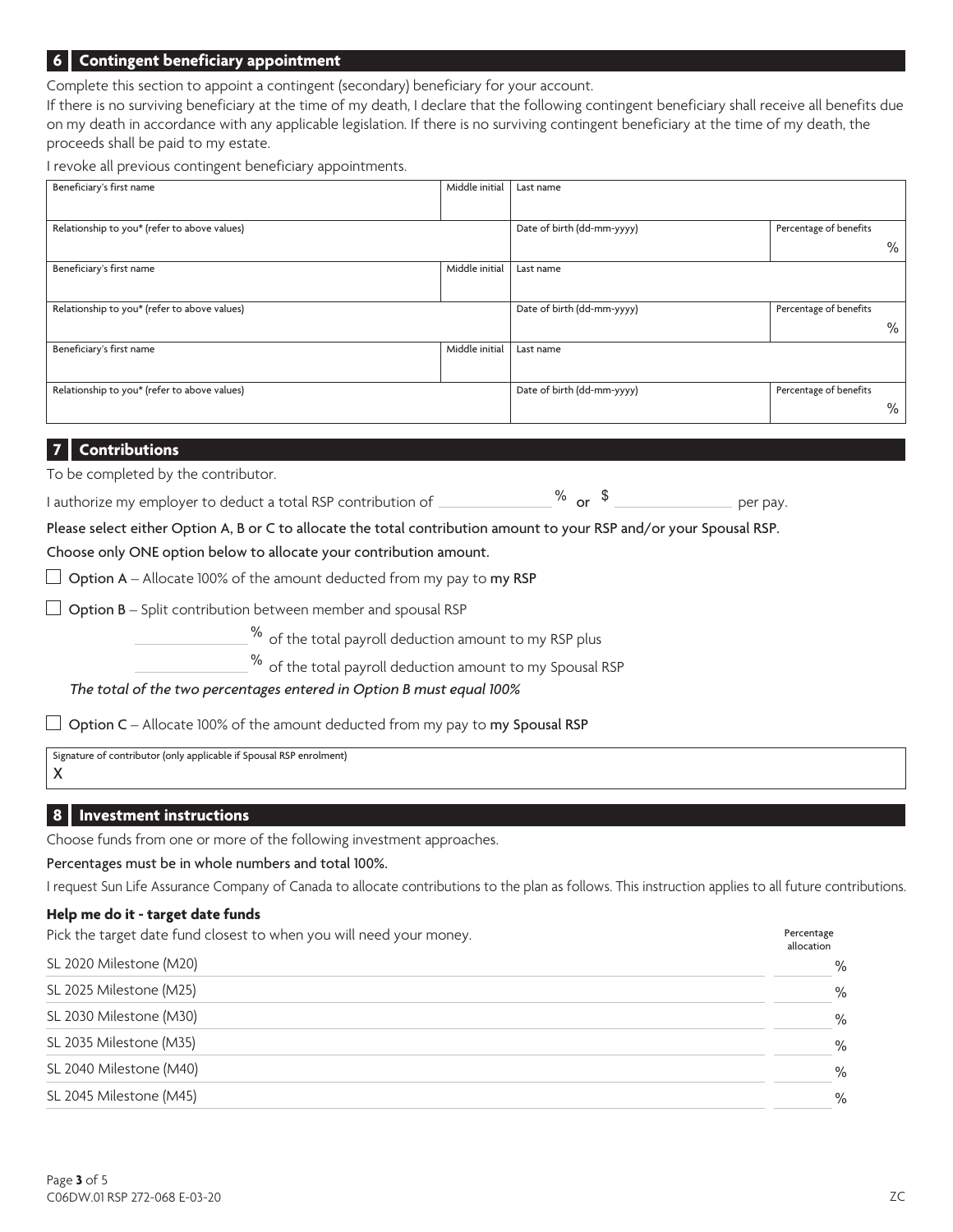| $\frac{0}{0}$ |
|---------------|
| $\frac{0}{0}$ |
| $\frac{0}{0}$ |
|               |

| Pick the target risk fund that matches your Investment Risk Profile. |               |
|----------------------------------------------------------------------|---------------|
| SL Granite Aggressive (SHP)                                          | $\frac{0}{0}$ |
| SL Granite Balanced (SER)                                            | $\frac{0}{0}$ |
| SL Granite Conservative (SBT)                                        | $\frac{0}{0}$ |
| SL Granite Growth (SGD)                                              | $\frac{0}{0}$ |
| SL Granite Moderate (SDF)                                            | $\frac{0}{0}$ |

#### **Let me do it**

| Pick from any of the funds listed on this form to build your own portfolio that matches your Investment | Percentage |
|---------------------------------------------------------------------------------------------------------|------------|
| Risk Profile.                                                                                           | allocation |

| SLA IYr Guaranteed Fund (012)   | $\%$          |
|---------------------------------|---------------|
| SLA 3Yr Guaranteed Fund (036)   | $\%$          |
| SLA 5Yr Guaranteed Fund (060)   | $\%$          |
| SLF Money Market (KML)          | $\%$          |
| MFS Canadian Fixed Income (K3S) | $\%$          |
| PH&N Bond Fund (PGT)            | $\frac{0}{0}$ |
| SL Multi-Strategy Bond (LW8)    | $\%$          |
| SL PH&N Short Bond Fund (KJ0)   | $\%$          |
| TDAM Cdn Bond Index Fund (KNG)  | $\%$          |
| Fidelity Cdn AAlloc Fund (JMG)  | $\%$          |
| Invesco Income Growth C (HCC)   | $\frac{0}{0}$ |
| JF Balanced Fund C (JOX)        | $\%$          |
| MFS Balanced Fund (K6O)         | $\%$          |
| MFS Balanced Growth Fund (K2B)  | $\%$          |
| TDAM Balanced Index Fund (KOC)  | $\frac{0}{0}$ |
| CC&L Cdn Small Cap Fund (LW7)   | $\%$          |
| Fidelity True North Fund (GQB)  | $\frac{0}{0}$ |
| Invesco Canadian Fund C (KVQ)   | $\%$          |
| JF Canadian Equity Fund C (JPU) | $\frac{0}{0}$ |
| MFS Canadian Equity Fund (K2W)  | $\%$          |
| MFS Cdn Research Eq Fund (K5O)  | $\frac{0}{0}$ |
| TDAM Cdn Equity Index Fnd (KOY) | $\frac{0}{0}$ |
| Fidelity US Focused Stock (JNC) | $\frac{0}{0}$ |
| Fiera Global Equity (IEQ)       | $\frac{0}{0}$ |
| Fiera International Eq (ICU)    | $\%$          |
| Fiera US Equity Fund (IAK)      | $\frac{0}{0}$ |
| Invesco Global Co Fund C (KWF)  | $\frac{0}{0}$ |
| JF International Fund C (GLC)   | $\frac{0}{0}$ |
| JF US Equity Fund C (GKS)       | $\frac{0}{0}$ |
| MFS Intl Equity Fund B (KBE)    | $\frac{0}{0}$ |
|                                 |               |